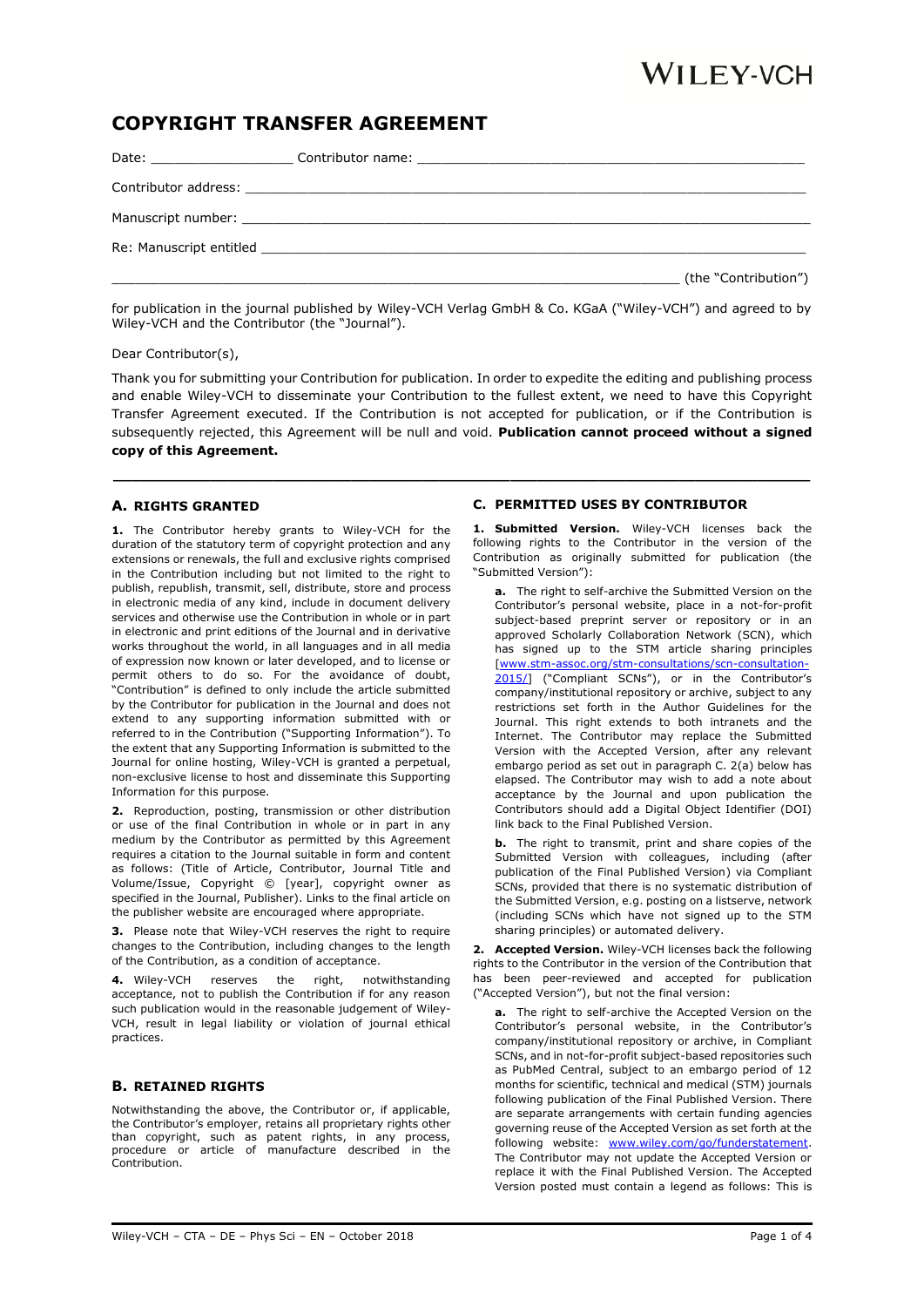the accepted version of the following article: FULL CITE, which has been published in final form at [Link to final article]. This article may be used for non-commercial purposes in accordance with the Wiley Self-Archiving Policy [https://authorservices.wiley.com/authorresources/Journal-Authors/licensing/self-archiving.html].

**b.** The right to transmit, print and share copies of the Accepted Version with colleagues, including via Compliant SCNs (in private research groups only before the embargo and publicly after), provided that there is no systematic distribution of the Accepted Version, e.g. posting on a listserve, network (including SCNs which have not signed up to the STM sharing principles) or automated delivery.

**3. Final Published Version.** Wiley-VCH hereby licenses back to the Contributor the following rights with respect to the final published version of the Contribution (the "Final Published Version"):

**a. Copies for colleagues.** The personal right of the Contributor only to send or transmit individual copies of the Final Published Version in any format to colleagues upon their specific request, and to share copies in private sharing groups in Compliant SCNs, provided no fee is charged, and further provided that there is no systematic external or public distribution of the Final Published Version, e.g. posting on a listserve, network or automated delivery. Should the Contributor wish to distribute the Contribution in the form of a high-definition PDF file, as purchased re-prints or to a larger group of customers than permitted under this Agreement (e.g. to groups of colleagues or mailing lists), the Contributor shall first directly contact Wiley-VCH.

**b. Re-use in other publications.** The right to re-use the Final Published Version or parts thereof for any publication authored or edited by the Contributor (excluding journal articles) where such re-used material constitutes less than half of the total material in such publication. In such case, any modifications must be accurately noted.

**c. Teaching duties.** The right to include the Final Published Version in teaching or training duties at the Contributor's institution/place of employment, including in course packs, e-reserves, presentation at professional conferences, in-house training, or distance learning. The Final Published Version may not be used in seminars outside of normal teaching obligations (e.g. commercial seminars). Electronic posting of the Final Published Version in connection with teaching/training at the Contributor's company/institution is permitted subject to the implementation of reasonable access control mechanisms, such as user name and password. Posting the Final Published Version on the open Internet is not permitted.

**d. Oral presentations.** The right to make oral presentations based on the Final Published Version.

#### **4. Article Abstracts, Figures, Tables, Artwork and Selected Text (up to 250 words).**

**a.** Contributors may re-use unmodified abstracts for any non-commercial purpose. For online uses of the abstracts, Wiley-VCH encourages but does not require linking back to the Final Published Version.

**b.** Contributors may re-use figures, tables, artwork, and selected text up to 250 words from their Contributions, provided the following conditions are met:

- (i) Full and accurate credit must be given to the Final Published Version.
- (ii) Modifications to the figures and tables must be noted. Otherwise, no changes may be made.
- (iii) The re-use may not be made for direct commercial purposes, or for financial consideration to the Contributor.

(iv) Nothing herein will permit dual publication in violation of journal ethical practices.

**5. Reuse/republication in a thesis/dissertation.** Contributors are permitted to reuse all or part of the Submitted Version, Accepted Version, or Final Published Version in a thesis or dissertation, which may be made available via an institution or university website or repository. Contributors must obtain permission from Wiley-VCH via RightsLink prior to reusing/republishing material in a thesis. Appropriate citation must be made to the original Contribution.

#### **D. CONTRIBUTIONS OWNED BY EMPLOYER**

**1.** If the Contribution was written by the Contributor in the course of the Contributor's employment (as a "work-made-forhire" in the course of employment), the Contribution is owned by the company/institution which must sign this Agreement (in addition to the Contributor's signature). In such case, the company/institution hereby grants to Wiley-VCH the full and exclusive rights comprised in the Contribution as specified in paragraph A above throughout the world for the duration of the statutory term of protection and any extensions and renewals.

**2.** In addition to the rights specified as retained in paragraph B above and the rights granted back to the Contributor pursuant to paragraph C above, Wiley-VCH hereby grants back, without charge, to such company/institution, its subsidiaries and divisions, the right to make copies of and distribute the Final Published Version internally in print format or electronically on the Company's internal network. Copies so used may not be resold or distributed externally. However, the company/institution may include information and text from the Final Published Version as part of an information package included with software or other products offered for sale or license or included in patent applications. Posting of the Final Published Version by the company/institution on a public access website may only be done with written permission, and payment of any applicable fee(s). Also, upon payment of the applicable reprint fee, the company/institution may distribute print copies of the Final Published Version externally.

### **E. GOVERNMENT CONTRACTS**

In the case of a Contribution prepared under a U.S. Government contract or grant, the U.S. Government may reproduce, without charge, all or portions of the Contribution and may authorize others to do so, for official U.S. Government purposes only, if the U.S. Government contract or grant so requires. (U.S. Government, U.K. Government, and other government employees: see notes at end.)

#### **F. COPYRIGHT NOTICE**

The Contributor and the company/institution agree that any and all copies of the Final Published Version or any part thereof distributed or posted by them in print or electronic format as permitted herein will include the notice of copyright as stipulated in the Journal and a full citation to the Journal.

### **G. CONTRIBUTOR'S REPRESENTATIONS**

The Contributor represents that: (i) The Contribution is the Contributor's original work, all individuals identified as Contributors actually contributed to the Contribution, and all individuals who contributed are included. (ii) If the Contribution was prepared jointly, the Contributor has informed the co-Contributors of the terms of this Agreement and has obtained their signed written permission to sign this Agreement on their behalf as their agent. (iii) The Contribution is submitted only to this Journal and has not been published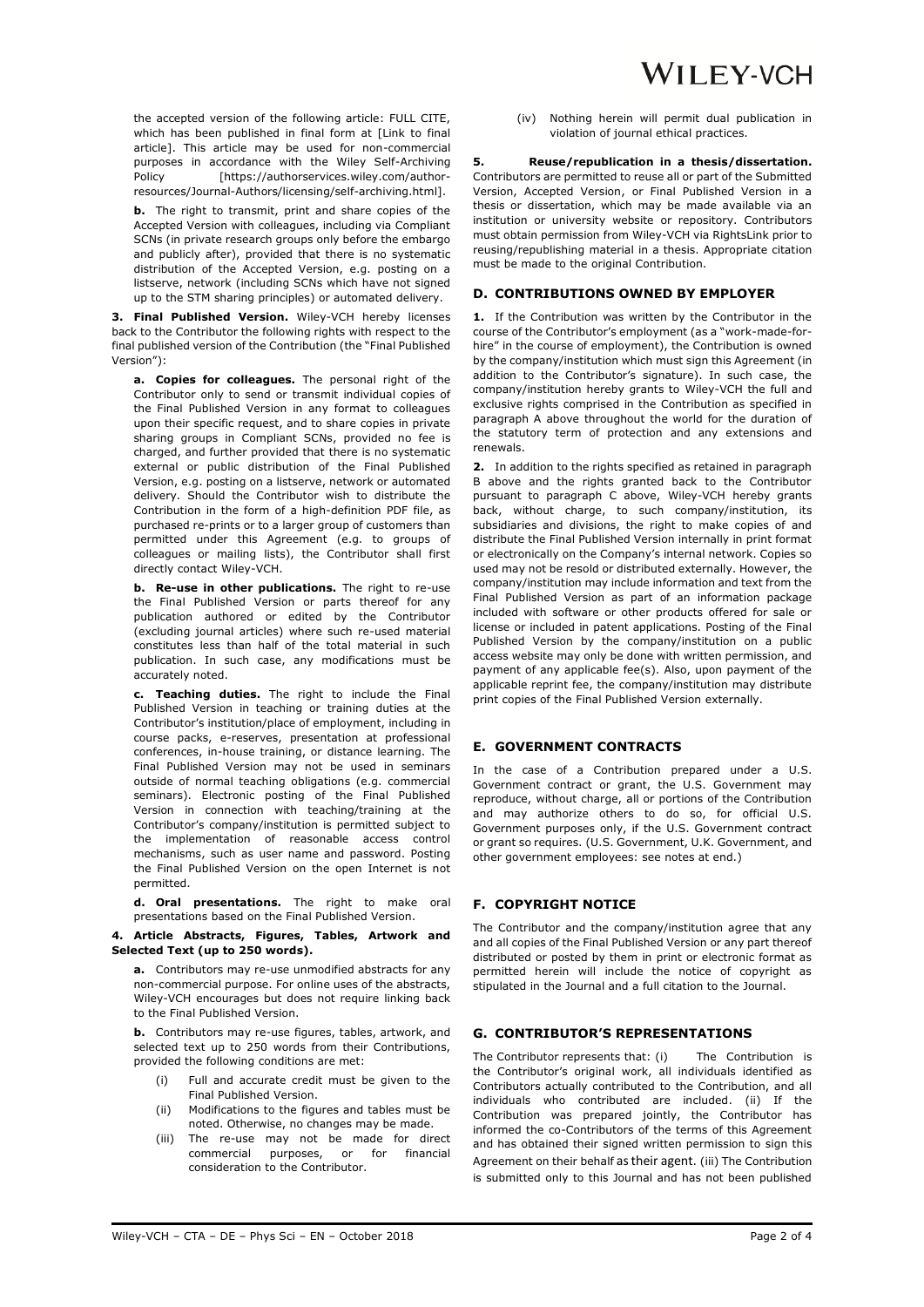before (except on a not-for-profit subject-based preprint server), has not been included in another manuscript, and is not currently under consideration or accepted for publication elsewhere. (iv) If excerpts from copyrighted works owned by third parties are included, the Contributor shall obtain written permission from the copyright owners for all uses as set forth in the standard permissions form or the Journal's Author Guidelines, and show credit to the sources in the Contribution. (v) The Contribution and any submitted Supporting Information contains no libelous or unlawful statements, does not infringe upon the rights (including without limitation the copyright, patent or trademark rights) of others, result in any breach of confidentiality, violate a contract or any law, or contain material or instructions that might cause harm or injury. (vi) There are no conflicts of interest relating to the Contribution, except as disclosed.

Accordingly, the Contributor represents that the following information shall be clearly identified within the Contribution: (1) all financial and material support for the research and work; (2) any financial interests the Contributor or any co-Contributors may have in companies or other entities that have an interest in the information in the Contribution or any submitted Supporting Information (e.g. grants, advisory boards, employment, consultancies, contracts, honoraria, royalties, expert testimony, partnerships, or stock ownership); and (3) indication of no such financial interests if appropriate.

#### **H. USE OF INFORMATION**

The Contributor acknowledges that, during the term of this Agreement and thereafter, Wiley-VCH may process the Contributor's personal data, including storing or transferring data outside of the country of the Contributor's residence, in order to process transactions related to this Agreement and to communicate with the Contributor, and that the Publisher has a legitimate interest in processing the Contributor's personal data. By entering into this Agreement, the Contributor agrees to the processing of the Contributor's personal data (and, where applicable, confirms that the Contributor has obtained permission from all other contributors to process their personal data). Wiley-VCH shall comply with all applicable laws, statutes and regulations relating to data protection and privacy and shall process such personal data in accordance with Wiley's Privacy Policy located at[: www.wiley.com/go/privacy.](http://www.wiley.com/go/privacy)

| <b>CHECK APPLICABLE</b><br>BOX(ES)                                                                  |                                                                                                                                                                                                                                                                                                                                                                                                                                                                           |      |
|-----------------------------------------------------------------------------------------------------|---------------------------------------------------------------------------------------------------------------------------------------------------------------------------------------------------------------------------------------------------------------------------------------------------------------------------------------------------------------------------------------------------------------------------------------------------------------------------|------|
| Contributor-owned work<br><b>ATTACH ADDITIONAL</b><br><b>SIGNATURE PAGES</b><br><b>AS NECESSARY</b> | Contributor's signature                                                                                                                                                                                                                                                                                                                                                                                                                                                   | Date |
|                                                                                                     | Type or print name and title                                                                                                                                                                                                                                                                                                                                                                                                                                              |      |
|                                                                                                     | Co-contributor's signature                                                                                                                                                                                                                                                                                                                                                                                                                                                | Date |
|                                                                                                     | Type or print name and title                                                                                                                                                                                                                                                                                                                                                                                                                                              |      |
|                                                                                                     | If the Contribution is entirely Contributor-owned work, no further boxes should be<br>checked. If the Contribution is not entirely Contributor-owned work, please complete<br>the relevant section(s) below.                                                                                                                                                                                                                                                              |      |
| Company/Institution<br>owned work                                                                   | If this selection does not apply to all Contributors(s) in the group, the<br>Contributors for whom it does not apply should also sign the form, indicating<br>transfer of those rights which that Contributor has and selecting the<br>appropriate additional ownership selection option. If this applies to more than<br>one Contributor, one may sign on behalf of the others.                                                                                          |      |
| (made-for-hire in the                                                                               | Company or Institution (Employer-for-Hire)                                                                                                                                                                                                                                                                                                                                                                                                                                | Date |
| course of employment)                                                                               | Authorized signature of Employer                                                                                                                                                                                                                                                                                                                                                                                                                                          | Date |
|                                                                                                     |                                                                                                                                                                                                                                                                                                                                                                                                                                                                           |      |
| J.S. Government work                                                                                | <b>Note to U.S. Government Employees</b><br>A contribution prepared by a U.S. federal government employee as part of the<br>employee's official duties, or which is an official U.S. government publication,<br>is called a "U.S. government work", and is in the public domain in the United<br>States. If the Contribution was not prepared as part of the employee's duties<br>or is not an official U.S. government publication, it is not a U.S. government<br>work. |      |
|                                                                                                     | If all contributors are U.S. government employees, there is no copyright to<br>transfer and Paragraph A.1 will not apply. The Contributor acknowledges that<br>the Contribution will be published in the United States and other countries.<br>Please sign the form to confirm Contributor representations.                                                                                                                                                               |      |
|                                                                                                     | If at least one Contributor is <b>not</b> a U.S. government employee, then the non-<br>government Contributor should also sign the form, indicating transfer of those<br>rights which that Contributor has and selecting the appropriate additional<br>ownership selection option. If more than one Contributor is not a U.S.<br>government employee, one may sign on behalf of the others.                                                                               |      |

**\_\_\_\_\_\_\_\_\_\_\_\_\_\_\_\_\_\_\_\_\_\_\_\_\_\_\_\_\_\_\_\_\_\_\_\_\_\_\_\_\_\_\_\_\_\_\_\_\_\_\_\_\_\_\_\_\_\_\_\_\_\_\_\_\_\_\_\_\_\_\_\_\_\_\_\_\_\_\_**